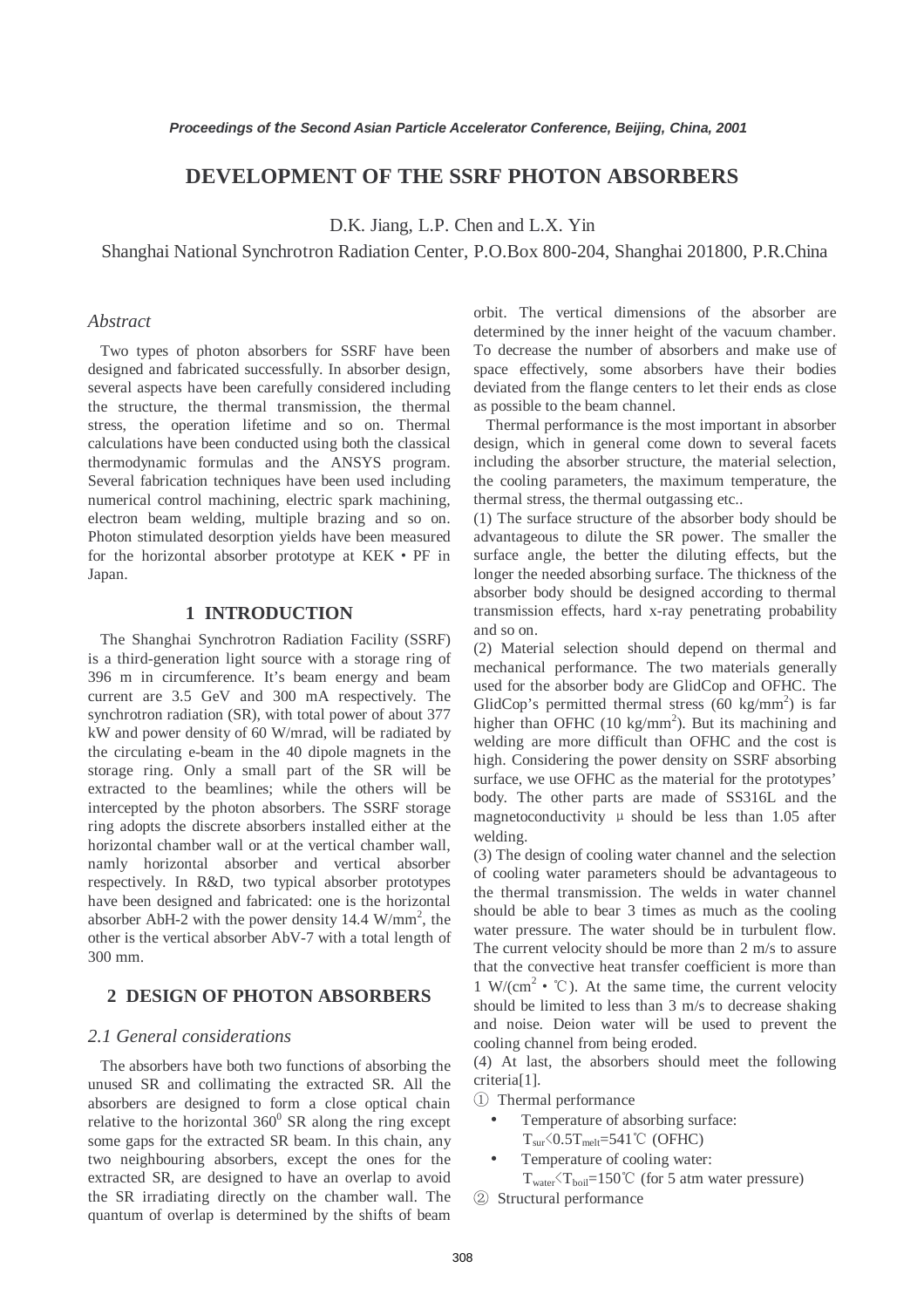- Thermal stress:
	- $S_{th}$   $\langle 2 \times S_{v} (0.2\% \text{ yield strength}) \rangle$

 $S_{th} \langle S_f \rangle$  (fatigue strength for 10<sup>5</sup> thermal cycles) The surface temperature should be as low as possible to decrease the thermal outgassing load, which should be less than 10% of PSD to assure a good vacuum performance.

### *2.2 Structural design*



Figure 1: Structure of AbH-2

 The horizontal absorber (see Fig. 1) will be installed in the hole of  $\phi$  150 mm. The absorbing surface is divided into three zones with different angles of incidence. The middle  $10^0$  zone absorbs most of the SR. On this surface, the SR power density will be diluted to about 17% of normal incidence and most of the reflected photons and the PSD gas molecules will be directed to the pumping hole. The other two zones have the same incident angle of  $30^0$ , namely upstream zone and downstream zone, with the consideration that the absorbing surface, limited in the direction along z-axis, should intercept all the SR when the beam orbit has a shift of more than  $\pm$ 5 mm in the vertical direction. The cross section of the cooling channel is 7 mm $\times$ 7 mm. The thickness of absorber body is 10 mm, where the penetrability of 10 KeV hard x-ray is about  $10^{-9}$ . To prevent the cooling water from leaking into the vacuum chamber when the welds is eroded and damaged, there isn't any direct welds between the cooling water and the ultra high vacuum region.



Figure 2: Structure of AbV-7

 The vertical absorber (see Fig. 2) will be installed in the hole with CF63 flange. It is a cylinder with a V-type groove. The notch of the groove is against the SR beam. The upper part and the lower part of the groove are symmetrical. Every part is composed of two surfaces with different angle of incidence  $(10^0$  and  $30^0$  respectively). The SR will irradiate the  $10^0$ -angle surface when the beam is in normal operation. At the end of the V-type

groove, there is an arc, which is used to prevent the normal incidence of SR to the end. The cooling channels are four  $\phi$  10 mm holes parallel to each other, where four OFHC tubes are installed with external diameter  $\Phi$  8 mm and wall thickness 1 mm. The cooling water flows into the OFHC tubes with a velocity of 2 m/s, then into the gaps between the hole and the OFHC tube, and at last flows out of the two water taps installed at the side.

 Rotatable flanges are used in these two absorbers. There should be marks on the flange shoulders showing the direction of the absorbing surface.

### *2.3 Thermal analysis*

 Thermal calculations are conducted for the absorbing bodies using both thermodynamic formulas[2] and ANSYS program respectively. Their results are almost the same. Fig. 3 shows the temperature contours by ANSYS program. When the storage ring is operated at full current, the horizontal absorber AbH-2 will have a maximum temperature of 165 ℃ at the centre zone on absorbing surface and the vertical absorber AbV-7 has a maximum temperature of 132 ℃ at the sharp-angled end of the V-type absorbing surface. Both temperatures can meet the design criteria.



Figure 3: Temperature contours in absorbing body (horizontal absorber (a) and vertical absorber (b) )

According to the fatigue test of OFHC at 300 ℃ in high vacuum[3], the fatigue strength limit at 300 °C is 6  $\times$  10<sup>4</sup> cycles. The fatigue strength limit of OFHC absorbers in SSRF would be higher than  $6 \times 10^4$  cycles because the maximum temperature is 170 ℃ . If we assume that SSRF inject the e-beam twice a day, that is to say, the absorbers will endure two thermal cycles per day. The absorber can be used for more than 80 years before reaching its fatigue limit. This is well beyond the SSRF's scientific lifetime of thirty years.

#### **3 FABRICATION AND TEST**

#### *3.1 Machining*

 On horizontal absorber, the cooling channel and its cover plate were machined by NC milling, which could improve the machining precision and make the two joint